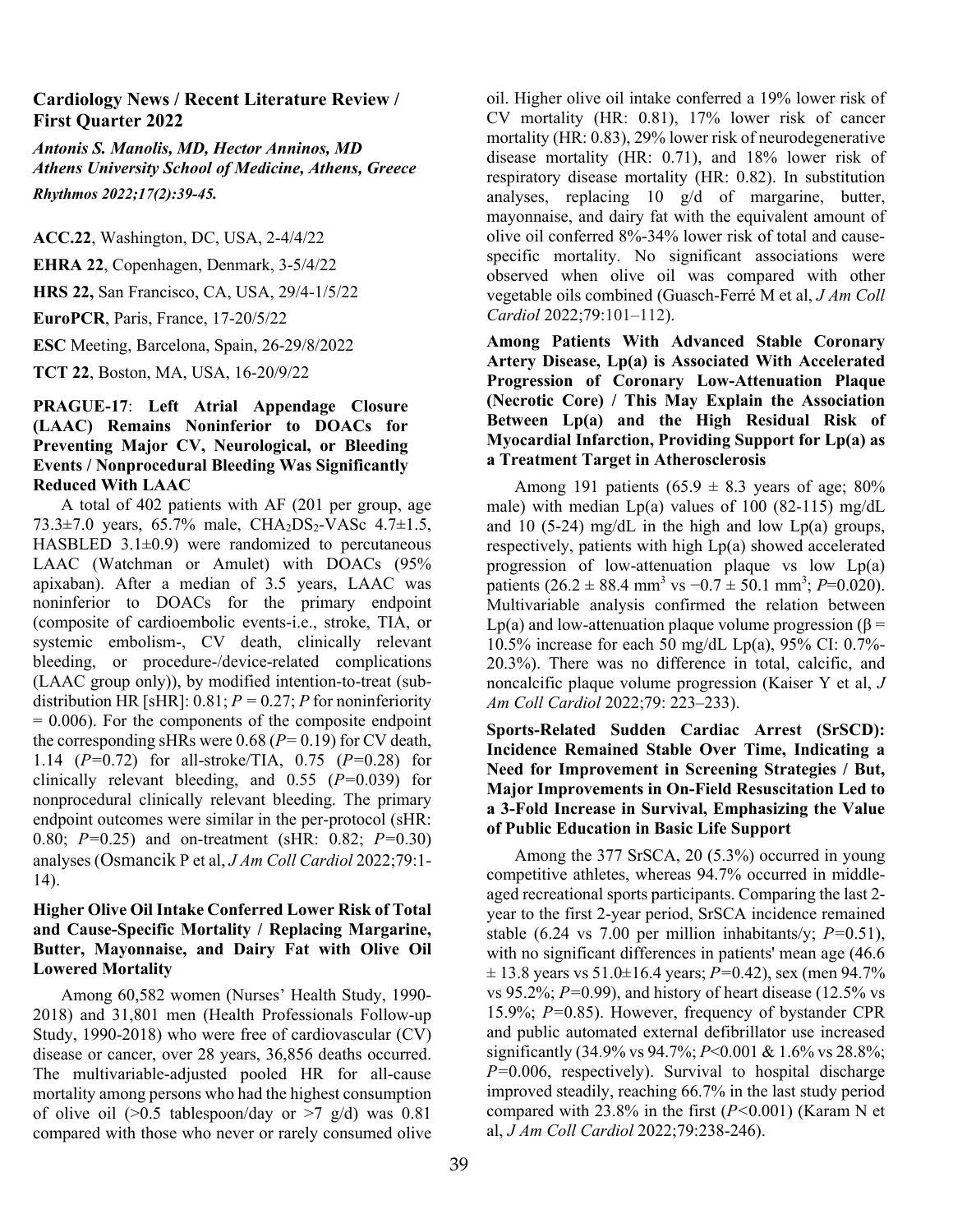## **Irrespective of Heart Failure (HF) Phenotype, Low Serum Iron or Transferrin Saturation (TSAT) is Associated With Higher Mortality, While iron deficiency (ID), as Defined in Current HF Guidelines, is not / Serum Ferritin May Better Reflect Inflammation Than ID in Patients With HF**

The WHO defines ID as a serum ferritin  $\leq 15$  ng/mL; most clinical laboratories as <30 ng/mL; but, international guidelines on HF define ID as a serum ferritin <100 ng/mL or, when ferritin is 100-299 ng/mL, a TSAT <20%

Of 4,422 patients with HF (median age 75 years, 60% men, 32% with reduced LVEF), 46% had TSAT <20%, 48% had serum iron  $\leq$ 13 µmol/L, 57% had serum ferritin <100 ng/mL, and 68% fulfilled current guideline criteria for ID, of whom 35% had a TSAT >20%. Irrespective of definition, ID was more common in women and those with more severe symptoms, anemia, or preserved ejection fraction. TSAT <20% and serum iron  $\leq$ 13 µmol/L, but not guideline criteria, were associated with higher 5-year mortality (HR: 1.27; *P*< 0.001; and HR: 1.37; *P*<0.001, respectively). Serum ferritin <100 ng/mL tended to be associated with lower mortality (HR: 0.91; *P*=0.09) (Masini G et al, *J Am Coll Cardiol* 2022; 79:341–351).

# **AUGUSTUS: Findings Support Use of Apixaban and a P2Y12 Inhibitor Without Aspirin for Most Patients With AF and ACS and/or PCI, Irrespective of a Patient's Baseline Bleeding and Stroke Risk**

Of 4,386 (95.1%) patients with calculable scores among those randomized to open-label apixaban or VKA and blinded aspirin or placebo.,  $66.8\%$  had HAS-BLED  $\geq$ 3 and 81.7% had  $\text{CHA}_2\text{DS}_2\text{-VASc} \geq 3$ . Bleeding rates were lower with apixaban than VKA irrespective of baseline risk (HR: 0.57, [HAS-BLED ≤2]; HR: 0.72, [HAS-BLED ≥3]; interaction *P=*0.23). Aspirin increased bleeding irrespective of baseline risk (HR: 1.86, HAS-BLED  $\leq$ 2; HR: 1.81, HAS-BLED ≥3; interaction *P=*0.88). Apixaban resulted in a lower risk of death or hospitalization than VKA without a significant interaction with baseline stroke risk (HR: 0.92, CHA<sub>2</sub>DS<sub>2</sub>-VASc ≤2; HR: 0.82, CHA<sub>2</sub>DS<sub>2</sub>-VASc ≥3; interaction *P=*0.53) (Harskamp RE et al, *J Am Coll Cardiol* 2022;79:417-427).

# **Myocardial Fibrosis Quantified via CMR Predicts Ventricular Arrhythmias and Sudden Death (SCD) After Cardiac Electronic Device Implantation**

Among 700 patients (age 68±12 years), 27 (3.85%) experienced a SCD and 121 (17.3%) met the arrhythmic endpoint over median 6.93 years. Myocardial fibrosis on visual assessment ( $MF<sub>VA</sub>$ ) by CMR predicted SCD (HR: 26.3; negative predictive value: 100%). In competing risk analyses,  $MF<sub>VA</sub>$  also predicted the arrhythmic endpoint (subdistribution HR: 19.9; negative predictive value: 98.6%). Compared with no  $MF<sub>VA</sub>$ , a gray zone fibrosis

(GZF) mass measured with the 5SD method (GZF $_{5SD}$ ) >17 g was associated with highest risk of SCD (HR: 44.6) and the arrhythmic endpoint (subdistribution HR: 30.3). Adding GZF $_{5SD}$  mass to MF<sub>VA</sub> led to reclassification of 39% for SCD and 50.2% for the arrhythmic endpoint. In contrast, LVEF did not predict either endpoint (Leyva F et al, *J Am Coll Cardiol* 2022;79:665–678).

## **MESA & DHS Trials: Lipoprotein(a)-Lp(a) and Coronary Artery Calcium-CAC are Independently Associated with Atherosclerotic CVD Risk and May be Useful Concurrently for Guiding Primary Prevention Therapy Decisions**

Plasma Lp(a) and CAC were measured at enrollment among asymptomatic participants of the MESA (Multi-Ethnic Study of Atherosclerosis) (n=4,512) and DHS (Dallas Heart Study) (n=2,078) cohorts. Among MESA participants (61.9 years of age, 52.5% women), 476 incident CV events were observed during 13.2 years of follow-up. Elevated Lp(a) and CAC score (1-99 and  $\geq$ 100) were independently associated with CV risk (HR: 1.29; HR: 1.68; and HR: 2.66, respectively), and Lp(a)-by-CAC interaction was not noted. Compared with participants with nonelevated  $Lp(a)$  and  $CAC = 0$ , those with elevated  $Lp(a)$ and CAC  $\geq$ 100 were at the highest risk (HR: 4.71), and those with elevated  $Lp(a)$  and  $CAC = 0$  were at a similar risk (HR: 1.31). Similar findings were observed when guideline-recommended Lp(a) and CAC thresholds were considered, and findings were replicated in the DHS (Mehta A et al, *J Am Coll Cardiol* 2022;79:757–768).

## **HATTUSHA Study**: **Low-Dose and Slow/Ultraslow Infusion of t-PA Had Low Complications and Mortality and High Success Rates and Should be Considered as a Viable Treatment in Patients With Obstructive Prosthetic Valve Thrombosis (PVT)**

Among 158 patients with obstructive prosthetic valve thrombosis (PVT) (65% women; median age 49 years), thrombolytic therapy (TT) was performed using slow (6 h) and/or ultraslow (25 h) infusion of low-dose tissue plasminogen activator (t-PA) (25 mg) mostly in repeated sessions. The initial management strategy was TT in 83 (52.5%) patients and surgery in 75 (47.5%) cases. The success rate of TT was 90.4% with a median t-PA dose of 59 mg. Outcomes in surgery and TT groups were as follows: minor complications 39% and 8.4%, respectively; major complications 41% and 6%, respectively, and; the 3 month mortality rate 189% and 2.4%, respectively) (Ozkan M et al, *J Am Coll Cardiol* 2022;79:977-989).

## **EMPEROR-Preserved Trial: Empagliflozin Improved Health Status & Quality of Life in Patients with Heart Failure with Preserved Ejection Fraction (HFpEF)**

The effect of empagliflozin on reducing the risk of time to CV death or heart failure (HF) hospitalization was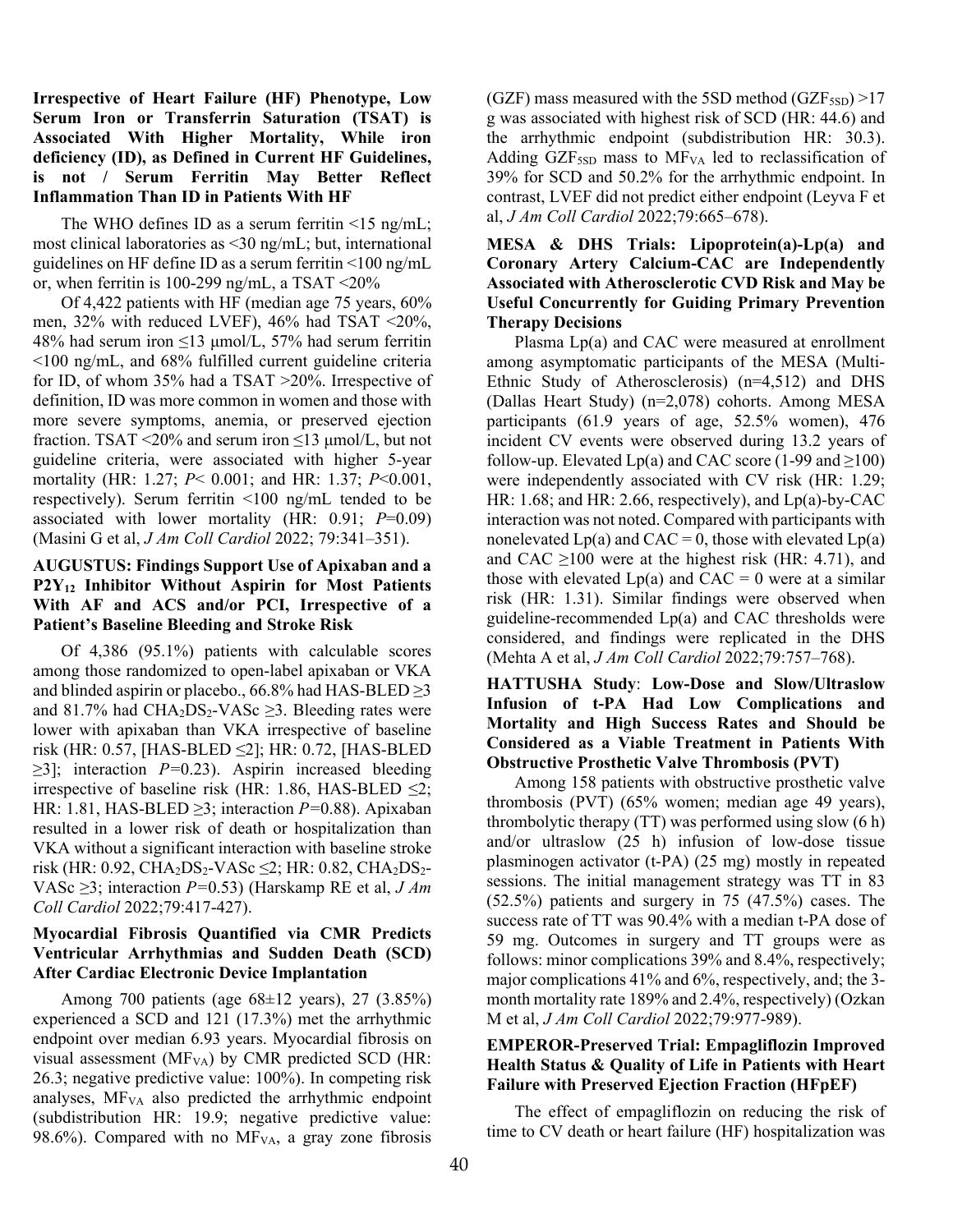consistent (hazard ratio-HR, 0.83, 0.70, and 0.82 for QOL scores <62.5, 62.5–83.3, and ≥83.3, respectively; *P* trend=0.77). Similar results were seen for total HF hospitalizations. Patients treated with empagliflozin had significant improvement in QOL vs placebo (*P*<0.01). At 12 weeks, patients on empagliflozin had higher odds of improvement  $\geq$ 5 points (odds ratio-OR, 1.23),  $\geq$ 10 points (OR, 1.15), and  $\geq$ 15 points (OR, 1.13) and lower odds of deterioration  $\geq$ 5 points in QOL score (OR, 0.85). A similar pattern was seen at 32 and 52 weeks, and results were consistent for Total Symptom Score and Overall Summary Score (Butler J et al, *Circulation* 2022;145:184–193*).*

## **Catecholaminergic Polymorphic Ventricular Tachycardia (CPVT): Nadolol, or Propranolol if Nadolol is Unavailable, Should be the Preferred β-Blocker for Treating Symptomatic CPVT**

In 2 international registries, among 329 patients with CPVT (*RYR2* variant–carrying symptomatic children, defined as syncope or sudden cardiac arrest before βblocker initiation and age at start of β-blocker therapy <18 years; median age at diagnosis, 12 years, 35% females), treated with a β-blocker, 99 (30%) patients experienced the primary outcome (first occurrence of sudden cardiac death, sudden cardiac arrest, appropriate ICD shock, or syncope) and 74 (22.5%) experienced the secondary outcome (first occurrence of any of the primary outcomes except syncope) during a median follow-up of 6.7 years. A nonselective β-blocker (mainly nadolol, n=140 or propranolol,  $n=70$ ) was used in 66% and 111 (33.7%) had a β1-selective β-blocker (mainly atenolol, n=51; metoprolol, n=33; or bisoprolol, n=19) as initial β-blocker. Baseline characteristics did not differ. The HRs for both the primary and secondary outcomes were higher for β1 selective compared with nonselective β-blockers (HR, 2.04; and HR, 1.99, respectively). When assessed separately, the HR for the primary outcome was higher for atenolol (HR, 2.68), bisoprolol (HR, 3.24), and metoprolol (HR, 2.18) compared with nadolol, but did not differ from propranolol. The HR of the secondary outcome was only higher in atenolol compared with nadolol (HR, 2.68). Thus, β1-selective β-blockers conferred a higher risk for arrhythmic events in symptomatic children with CPVT compared with nonselective β-blockers, specifically nadolol (Peltenburg PJ et al, *Circulation* 2021;145:333-44*)*

# **Most Cases of Suspected COVID-19 Vaccine Myocarditis in Persons <21 Years Have a Mild Clinical Course With Rapid Resolution of Symptoms / Abnormal Findings on Cardiac MRI are Frequent**

Among 139 adolescents and young adults (91% male; median age 15.8 years) with 140 episodes of suspected myocarditis (49 confirmed, 91 probable) at 26 centers, suspected myocarditis occurred in 136 patients (97.8%) after the mRNA vaccine, with 131 (94.2%) after the Pfizer-BioNTech vaccine; 128 (91.4%) occurred after the second dose. Symptoms started at a median of 2 days after vaccination. The most common symptom was chest pain (99.3%). Patients were treated with nonsteroidal antiinflammatory drugs (81.3%), intravenous immunoglobulin  $(21.6\%)$ , glucocorticoids  $(21.6\%)$ , colchicine  $(7.9\%)$ , or no anti-inflammatory therapies (8.6%). Twenty-six patients (18.7%) were in the intensive care unit, 2 were treated with inotropic/vasoactive support, and none required extracorporeal membrane oxygenation or died. Median hospital stay was 2 days. All patients had elevated troponin I (n=111, 8.12 ng/mL) or T (n=28, 0.61 ng/mL); 69.8% had abnormal ECGs and arrhythmias (7 with nonsustained ventricular tachycardia); and 18.7% had LVEF <55% on echocardiogram. Of 97 patients who underwent cardiac MRI at a median 5 days from symptom onset, 75 (77.3%) had abnormal findings: 74 (76.3%) had late gadolinium enhancement, 54 (55.7%) had myocardial edema, and 49 (50.5%) met Lake Louise criteria. Among 26 patients with LVEF <55%, all with follow-up had normalized function (n=25) (Truong DT et al, *Circulation* 2022;145:345–356**)**.

### **PATH-BP Trial: Regular Daily Intake of 4 g Acetaminophen Increases Systolic BP in Individuals With Hypertension by ≈5 Mm Hg vs Placebo**

Among 103 patients randomized to receive 1 g acetaminophen 4× daily or matched placebo for 2 weeks followed by a 2-week washout period before crossing over to the alternate treatment, regular acetaminophen, compared with placebo, resulted in a significant increase in mean daytime systolic BP  $(132.8\pm10.5$  to  $136.5\pm10.1$ mm Hg, acetaminophen vs 133.9±10.3 to 132.5±9.9 mm Hg, placebo; *P*<0.0001) with a placebo-corrected increase of 4.7 mm Hg and mean daytime diastolic BP  $(81.2\pm8.0 \text{ to } 82.1\pm7.8 \text{ mm Hg, acetaminophen vs } 81.7\pm7.9$ to 80.9 $\pm$ 7.8 mm Hg, placebo;  $P=0.005$ ) with a placebocorrected increase of 1.6 mm Hg. Similar findings were seen for 24-hour ambulatory and clinic BPs(MacIntyre IM et al, *Circulation.* 2022;145:416–423*).*

# **DANISH Trial: During Long-Term FU (Median 9.5 Years), ICD Implantation did not Provide Overall Survival Benefit in Patients With Nonischemic Systolic Heart Failure / In Patients ≤70 Years, ICD Lowered the Incidence of All-Cause Mortality, CV Death, and Sudden Cardiac Death**

In DANISH, 556 patients with nonischemic systolic heart failure were randomized to receive an ICD and 560 to receive usual clinical care. In this long-term follow-up study of a median of 9.5 years, 208/556 patients (37%) in the ICD group and 226/560 patients (40%) in the control group died. Compared with the control group, the ICD did not significantly lower all-cause mortality (HR 0.89;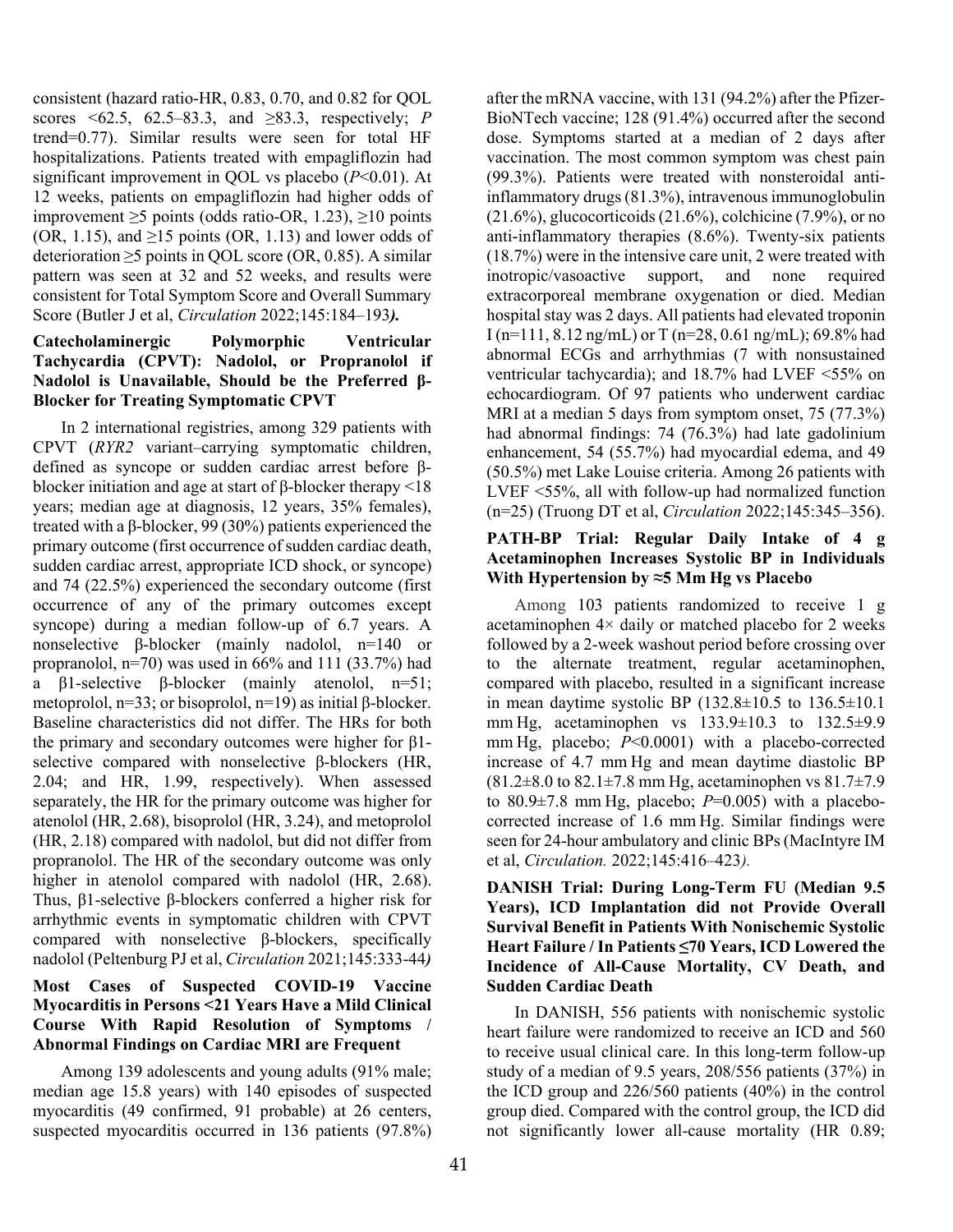*P*=0.24). In patients  $\leq$ 70 years (n=829), all-cause mortality was lower in the ICD group than the control group (30% vs 36%; HR, 0.78; *P*=0.04), whereas in patients >70 years (n=287), all-cause mortality was not significantly different between the ICD and control group (54% vs 57%; HR, 0.92; *P*=0.75). Cardiovascular death showed similar trends (overall, 26% vs 29%; HR, 0.87; *P* =0.20; ≤70 years, 22% vs 28%; HR, 0.75; *P*=0.04; >70 years, 36% vs 35%; HR, 0.97; *P*=0.91). The ICD group had a significantly lower incidence of sudden CV death in the overall population (6% vs 10%; HR, 0.60; *P*=0.02) and in patients  $\leq$ 70 years (5% vs 11%; HR, 0.42; *P*=0.0008), but not in patients >70 years (10% vs 7%; HR, 1.34; *P*= 0.39) (Yafasova A et al, *Circulation* 2022;145:427–436*).*

### **AVATAR Trial: Early Surgical Aortic Valve Replacement (AVR) in Asymptomatic Patients With Severe Aortic Stenosis (AS) Reduced a Primary Composite of All-Cause Death, Acute Myocardial Infarction, Stroke, or Unplanned Hospitalization for Heart Failure Vs Conservative Treatment**

A total of 157 asymptomatic patients with severe AS (mean age, 67 years; 57% men) were randomly assigned to early surgery  $(n=78)$  or conservative treatment  $(n=79)$ . Over a median of 32 months, there was a total of 39 events, 13 in early surgery and 26 in the conservative treatment group. In the early surgery group, 72 patients (92.3%) underwent AVR with operative mortality of 1.4%. In an intention-to-treat analysis, patients randomized to early surgery had a significantly lower incidence of primary composite end point than those in the conservative arm (hazard ratio-HR, 0.46; *P*=0.02). There was no statistical difference in secondary end points, but trends were consistent with the primary outcome (Banovic M et al, *Circulation* 2022;145:648–658).

### **DREAM-ICD-II Study: Rate of Appropriate Therapies Resulting in Sudden Cardiac Incapacitation in Recipients of a Secondary Prevention ICD is Much Lower Than Previously Reported and Declines Significantly After the First 3 Months, Allowing for Lowering Driving Restrictions to 3 Months**

A Canadian retrospective study of 721 patients with new secondary prevention ICD implants showed that, over a median of 2 years, the risk of recurrent ventricular arrhythmia was highest during the first 3 months after device insertion (34.4%) and decreased over time (10.6% between 3 and 6 months, 11.7% between 6 and 12 months). The corresponding incidence rate per 100 patient-days was 0.48 at 3 months, 0.28 at 6 months, and 0.21 between 6 and 12 months after ICD insertion (*P*<0.001). The cumulative incidence of arrhythmic syncope resulting in sudden cardiac incapacitation was 1.8% within the first 3 months and subsequently dropped to 0.4% between 3 and 6 months (*P*<0.001) after ICD insertion (Steinberg C et al, *Circulation* 2022;145:742–753*).* 

## **FAME-3 Failed to Show Non-Inferiority of FFR-Guided PCI to CABG in Patients With 3-Vessel Coronary Disease, Regarding a Composite of Death, MI, Stroke, or Repeat Revascularization at 1 Year**

Among 1500 patients randomized to PCI (3.7±1.9 stents) or CABG (3.4±1.0 distal anastomoses), the 1-year incidence of the composite primary end point was 10.6% among patients assigned to undergo FFR-guided PCI and 6.9% among those assigned to undergo CABG (hazard ratio-HR, 1.5), findings that were not consistent with noninferiority of FFR-guided PCI (P=0.35 for noninferiority). The incidence of death, MI, or stroke was 7.3% in the FFR-guided PCI group and 5.2% in the CABG group (HR, 1.4). The incidences of major bleeding, arrhythmia, and acute kidney injury were higher in the CABG group than in the FFR-guided PCI group (Fearon WF et al, *N Engl J Med* 2022; 386:128-137).

# **Among Children and Adolescents 5-17 Years Old With Latent Rheumatic Heart Disease, Secondary Antibiotic Prophylaxis Reduced the Risk of Disease Progression at 2 Years**

Among 818 Ugandan children and adolescents 5-17 years of age with latent rheumatic heart disease determined by Echo, randomized to injections of penicillin G benzathine every 4 weeks for 2 years or no prophylaxis (799 or 97.7% completed the trial), a total of 3 participants (0.8%) in the prophylaxis group had echocardiographic progression at 2 years, as compared with 33 (8.2%) in the control group (risk difference, −7.5 percentage points; P<0.001). Two participants in the prophylaxis group had serious adverse events that were attributable to receipt of prophylaxis, including one episode of a mild anaphylactic reaction (representing <0.1% of all administered doses of prophylaxis) (Beton A et al, *N Engl J Med* 2022;386:230- 240).

**CTSN: Among Patients Undergoing Mitral-Valve Surgery, Those Who Also Received Concomitant Tricuspid Annuloplasty (TA) Had a Lower Incidence of a Primary-End-Point Event Than Those Who Underwent Mitral-Valve Surgery Alone at 2 Years, Albeit More Permanent Pacemaker Implantations** 

Among 401 patients undergoing mitral-valve surgery for degenerative mitral regurgitation who were randomized to receive concomitant tricuspid annuloplasty (TA), those who underwent mitral-valve surgery plus TA had fewer primary-end-point events (composite of reoperation for tricuspid regurgitation, progression of tricuspid regurgitation by two grades from baseline or the presence of severe tricuspid regurgitation, or death) than those who underwent mitral-valve surgery alone (3.9% vs.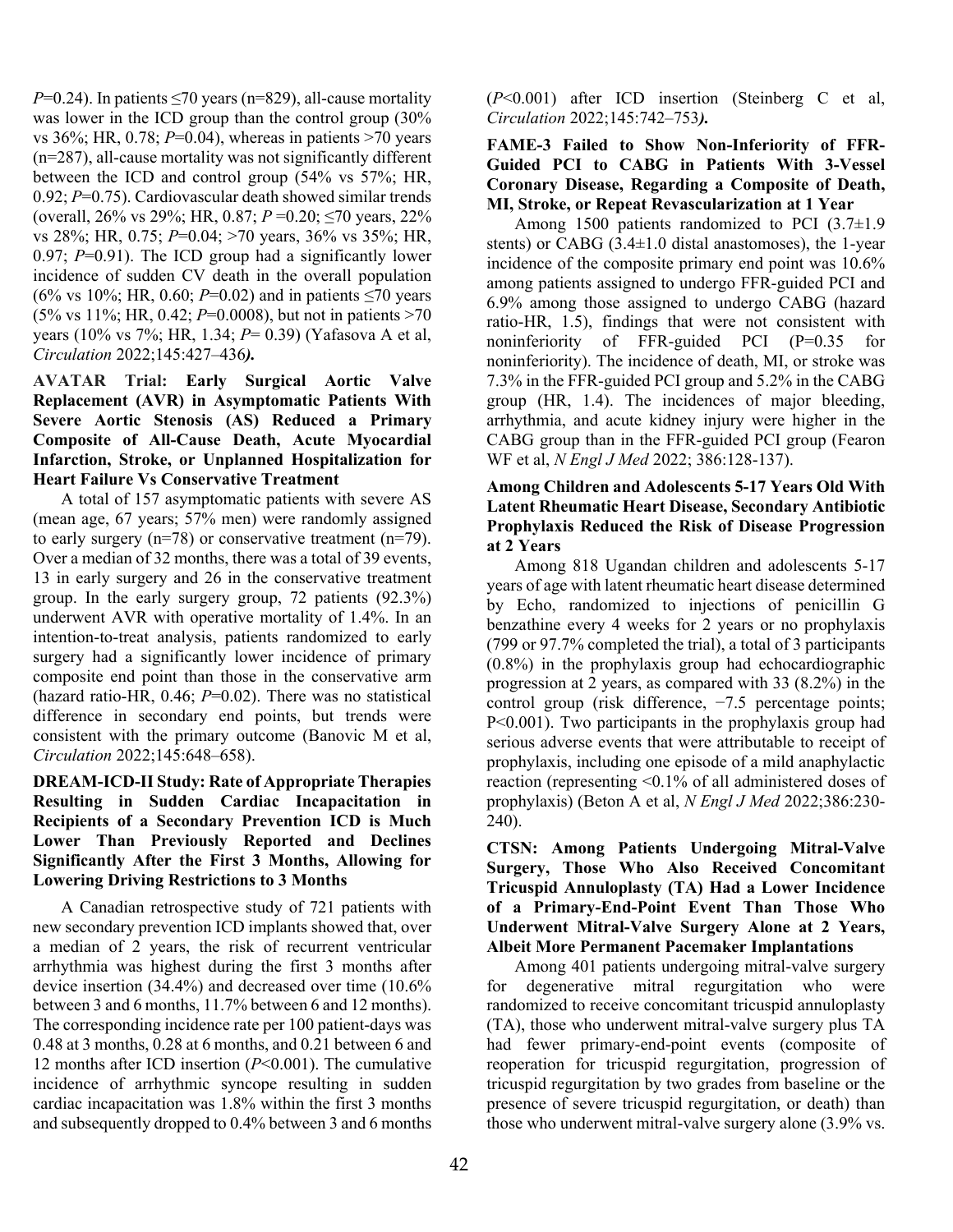10.2%) (relative risk-RR, 0.37; P=0.02). Two-year mortality was 3.2% vs 4.5% (RR, 0.69). The 2-year prevalence of progression of tricuspid regurgitation was lower in the surgery-plus-TA group than in the surgeryalone group  $(0.6\% \text{ vs. } 6.1\%; RR, 0.09)$ . The frequencies of major adverse cardiac and cerebrovascular events, functional status, and quality of life were similar in the two groups at 2 years, although the incidence of permanent pacemaker implantation was higher in the surgery-plus-TA group than in the surgery-alone group (14.1% vs. 2.5%; rate ratio, 5.75) (Gammie JS et al, *N Engl J Med* 2022; 386:327-339).

# **Worldwide, Patients With Homozygous Familial Hypercholesterolemia (HoFH) are Diagnosed Too Late, Undertreated, and at High Premature Atherosclerotic Cardiovascular Disease (CVD) Risk / Greater Use of Multi-Lipid Lowering Therapies (LLT) is Associated With Lower LDL Cholesterol Levels and Better Outcomes**

Among 751 patients (median age of diagnosis at 12 years; 52% female) with HoFH, a rare inherited disorder resulting in extremely elevated low-density lipoprotein (LDL) cholesterol levels and premature atherosclerotic CVD, 565 (75%) had biallelic pathogenic variants. The major manifestations of CVD or aortic stenosis were already present in 65 (9%) of patients at diagnosis of HoFH. Globally, pretreatment median LDL cholesterol levels were 568.5 mg/dl. Among patients with detailed therapeutic information, 491 (92%) of 534 received statins, 342 (64%) of 534 received ezetimibe, and 243 (39%) of 621 received lipoprotein apheresis. On-treatment LDL cholesterol levels were lower in high-income countries (152 mg/dL) vs non-high-income countries (360 md/dL), with greater use of  $>3$  lipid-lowering therapies (LLT; highincome 66% *vs* non-high-income 24%) and consequently more patients attaining guideline-recommended LDL cholesterol goals (high-income 21% *vs* non-high-income 3%). A first major adverse cardiovascular event occurred a decade earlier in non-high-income countries, at a median age of 24.5 years vs 37 years in high-income countries (adjusted hazard ratio 1.64) (Tromp TR et al, *Lancet* 2022;399:719-728).

### **AURORA: Evidence for Benefit of Endovascular Thrombectomy in Patients With Anterior Circulation Stroke With Evidence of Reversible Cerebral Ischemia Across the 6–24 h Time Window**

Patient level data analysis from 6 RCTs on 505 individuals (n=266 intervention, n=239 control; age 68.6 $\pm$ 13 $\cdot$ 7 years; 51% women) showed a benefit of thrombectomy with an unadjusted common odds ratio  $(OR)$  of 2.42 (P<0.0001) and an adjusted common OR (for age, gender, baseline stroke severity, extent of infarction on baseline head CT, and time from onset to random

assignment) of  $2.54$  (P<0.0001). Thrombectomy was associated with higher rates of independence in activities of daily living (mRS 0–2) than best medical therapy alone (45.9% *vs* 19.3%; P<0.0001). No significant difference between intervention and control groups was found when analyzing either 90-day mortality (16.5% *vs* 19.3%) or symptomatic intracerebral hemorrhage (5.3% *vs* 3.3%). No heterogeneity of treatment effect was noted across subgroups; treatment effect was stronger in patients randomly assigned within 12–24 h (common OR 5.86) than those randomly assigned within 6–12 h (OR 1.76; pinteraction=0.0087) (Jovin TD et al, *Lancet* 2022;399:249- 258).

# **MICHELLE: In Patients at High Risk Discharged After Hospitalization Due to COVID-19, Thromboprophylaxis With Rivaroxaban 10 mg/d for 35 Days Improved Clinical Outcomes Compared With No Extended Thromboprophylaxis**

Among 320 patients randomized to rivaroxaban  $(n=160 \, [50\%])$  or no anticoagulation  $(n=160 \, [50\%])$ , the primary efficacy outcome (symptomatic or fatal venous thromboembolism-VTE, asymptomatic VTE on bilateral lower-limb venous ultrasound and CT pulmonary angiogram, symptomatic arterial thromboembolism, and CV death at day 35) occurred in 5 (3%) of 159 patients assigned to rivaroxaban and 15 (9%) of 159 patients assigned to no anticoagulation (relative risk  $0.33$ , P=0.0293). No major bleeding occurred in either study group. Allergic reactions occurred in 2 (1%) patients in the rivaroxaban group (Ramacciotti E et al, *Lancet* 2022;399:50-59).

# **Pelacarsen Significantly Lowers Direct Lp(a)- Cholesterol and Has Neutral/Mild Lowering of LDL-**C<sub>corr</sub> / In Patients With Elevated Lp(a), LDL-C<sub>corr</sub> **Provides More Accurate Reflection of Changes in LDL-Cholesterol**

Among 286 patients with established CV disease and screening  $Lp(a)$  levels  $\geq 60$  mg/dL ( $\geq 150$  nmol/L) (baseline median  $Lp(a)$ -C values 11.9 - 15.6 mg/dL), the effect of pelacarsen was assessed on directly measured Lp(a)-C and LDL-C corrected for its Lp(a)-C content (randomized to 5 groups of cumulative monthly doses of 20-80 mg pelacarsen vs placebo). Compared with placebo, pelacarsen resulted in dose-dependent decreases in Lp(a)- C (2% vs −29% to −67%; *P*<0.0001). Baseline laboratoryreported mean LDL-C ranged from 68.5 to 89.5 mg/dL, whereas LDL-C<sub>corr</sub> ranged from 55 to 74 mg/dL. Pelacarsen resulted in mean percent/absolute changes of −2% to −19%/−0.7 to −8.0 mg/dL (*P*=0.95-0.05) in LDL-Ccorr, −7% to −26%/−5.4 to −9.4 mg/dL (*P*=0.44-<0.0001) in laboratory-reported LDL-C, and 3.1% to 28.3%/0.1 to 9.5 mg/dL  $(P=0.006-0.50)$  increases in LDL-C<sub>corrDahlén</sub>. Total apoB declined by 3%-16% (*P* = 0.40-<0.0001), but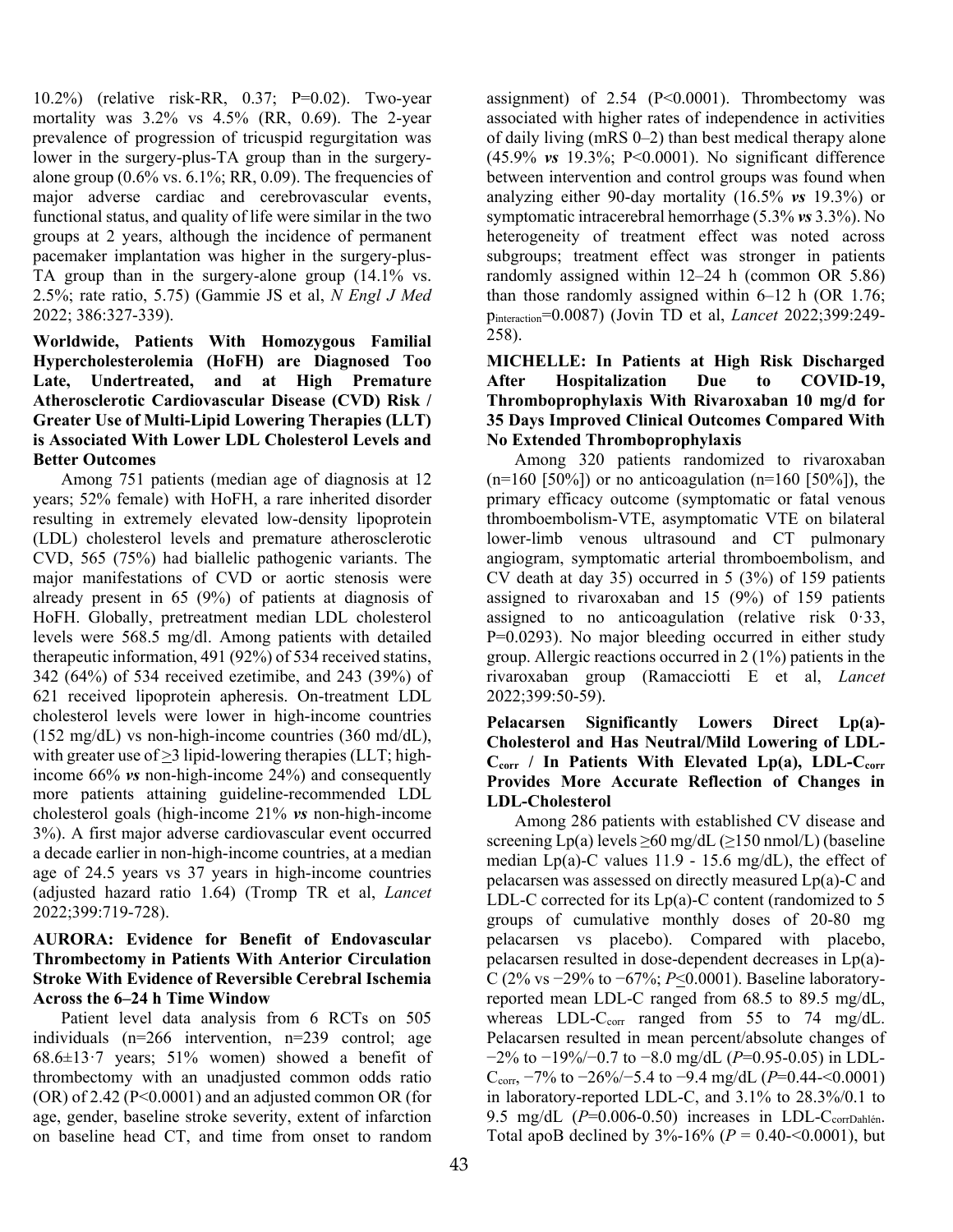non-Lp(a) apoB was not significantly changed (Yeang C et al, *J Am Coll Cardiol* 2022;79: 1035-46).

### **Homologous Boosters (Same as the Primary Vaccine) and Heterologous Boosters (Different From the Primary Vaccine) are Equally Immunogenic in Fully Vaccinated Recipients**

Among 458 participants, 154 received mRNA-1273 (Moderna), 150 received Ad26.COV2.S (J&J), and 153 received BNT162b2 (Pfizer) as booster vaccines. Reactogenicity was similar to that reported for the primary series. Over 50% reported having injection-site pain, malaise, headache, or myalgia. For all combinations, antibody neutralizing titers against a SARS-CoV-2 D614G pseudovirus increased by a factor of 4-73, and binding titers increased by 5-55. Homologous boosters increased neutralizing antibody titers by 4-20, whereas heterologous boosters increased titers by 6-73. Spike-specific T-cell responses increased in all but the homologous Ad26.COV2.S-boosted subgroup. CD8+ T-cell levels were more durable in the Ad26.COV2.S-primed recipients, and heterologous boosting with the Ad26.COV2.S vaccine considerably increased spikespecific CD8+ T cells in the mRNA vaccine recipients (Atmar RL et al, *N Engl J Med* 2022; 386:1046-57).

## **REDUCE LAP-HF II: Placement of an Atrial Shunt Device Did Not Reduce the Total Rate of Heart Failure (HF) Events or Improve Health Status in Patients With Heart Failure and Ejection Fraction of >40%**

Patients were randomly assigned (1:1) to receive either a shunt device or sham procedure.

Among 1072 patients  $(\geq 40 \text{ years})$  with symptomatic HF, an ejection fraction of at least 40%, and pulmonary capillary wedge pressure during exercise of at least 25 mm Hg while exceeding right atrial pressure by at least 5 mm Hg, of whom 626 randomized to either the atrial shunt device  $(n=314)$  or sham procedure  $(n=312)$ , there were no differences between groups in the primary composite endpoint (hierarchical composite of CV death or non-fatal ischemic stroke at 1 year, rate of HF events up to 2 years, and change in quality of life score at 1 year) (win ratio 1.0;  $p=0.85$ ) or in the individual components of the primary endpoint. The prespecified subgroups demonstrating a differential effect of atrial shunt device treatment on HF events were pulmonary artery systolic pressure at 20W of exercise ( $P_{interaction} = 0.002$  [>70 mmHg conferred worse outcomes]), right atrial volume index (Pinteraction=0.012  $[29.7 \text{ mL/m}^2,$  worse outcomes]), and sex  $(P_{\text{interaction}}=0.02$ [men, worse outcomes]). There were no differences in the composite safety endpoint between the two groups (n=116 [38%] for shunt device *vs* n=97 [31%] for sham procedure; P=0ꞏ11) (Shah SJ et al, *Lancet* 2022;399:1130-1140)

### **New Users of Apixaban Had Lower Rates of Recurrent Venous Thromboembolism (VTE) and Bleeding Than New Users of Rivaroxaban**

Among 18,618 new users of apixaban and 18,618 new users of rivaroxaban, after propensity score matching, over a median of  $\sim$ 3.5 months, apixaban (vs rivaroxaban) was associated with a lower rate for recurrent VTE (HR, 0.77) and bleeding (HR, 0.60). The absolute reduction in the probability of recurrent VTE with apixaban vs rivaroxaban was 0.006 within 2 months and 0.011 within 6 months of initiation. The absolute reduction in the probability of gastrointestinal and intracranial bleeding with apixaban vs rivaroxaban was 0.011 within 2 months and 0.015 within 6 months of initiation (Dawwas GK et al, *Ann Intern Med* 2022;175:20-28).

### **Case-Control study: Despite a Low Absolute Risk, There is an Increased Risk for Carditis Associated With BNT162b2 (Pfizer) Vaccination**

Among160 patients (aged  $\geq$ 12 years first diagnosed with carditis) and 1533 controls (hospitalized patients without carditis), incidence of carditis per 100,000 doses of CoronaVac and BNT162b2 administered was estimated to be 0.31 and 0.57, respectively. Multivariable analyses showed that recipients of the BNT162b2 vaccine had higher odds of carditis (adjusted odds ratio -OR, 3.57) than unvaccinated persons. Stratified by sex, the OR was 4.68 for males and 2.22 for females receiving the BNT162b2 vaccine. The ORs for adults and adolescents receiving the BNT162b2 vaccine were 2.41 and 13.79, respectively. Subanalysis showed an OR of 9.29 for myocarditis and 1.06 for pericarditis associated with BNT162b2. The risk was mainly seen after the second dose of BNT162b2 rather than the first. No association between CoronaVac and carditis with a magnitude similar to that for BNT162b2 was seen (Lai FTT et al, *Ann Intern Med* 2022;175:362- 370**).** 

# **Registry Study: Left Bundle Branch Area Pacing (LBBAP) Improved Clinical Outcomes Compared to Right Ventricular Pacing (RVP) / Higher Burden of Ventricular Pacing (>20%) Was the Primary Driver of These Outcome Differences**

Among 703 paced patients (321 LBBAP and 382 RVP), QRS duration during LBBAP was similar to baseline (121  $\pm$  23 ms vs 117  $\pm$  30 ms; P=0.302) and narrower compared to RVP ( $121 \pm 23$  ms vs  $156 \pm 27$  ms; P<0.001). The primary composite outcome (all-cause mortality, heart failure hospitalization - HFH, or upgrade to biventricular pacing) was significantly lower with LBBAP (10%) vs RVP (23.3%) (hazard ratio-HR 0.46; P<0.001). Among patients with ventricular pacing burden >20%, LBBAP was associated with significant reduction in the primary outcome compared to RVP (8.4% vs 26.1%;